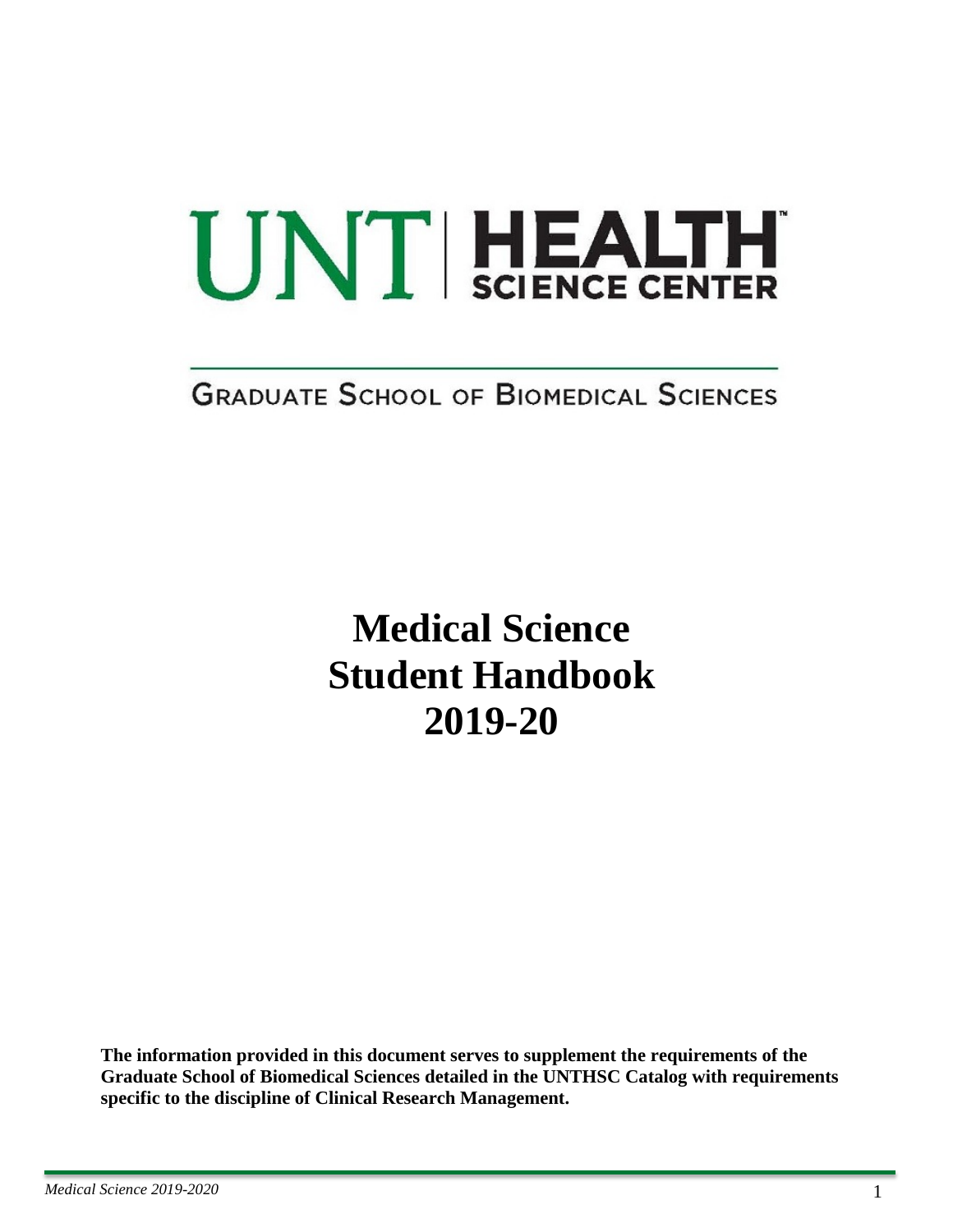# **Table of Contents**

## **Page**

| Opportunities for Graduates in Medical Science 3        |
|---------------------------------------------------------|
|                                                         |
|                                                         |
|                                                         |
|                                                         |
|                                                         |
| Medical Science Research Track Curriculum/Degree Plan 6 |
|                                                         |
|                                                         |
|                                                         |
|                                                         |
|                                                         |
|                                                         |
|                                                         |
|                                                         |
| Internship Proposal and Final Practicum Report 11       |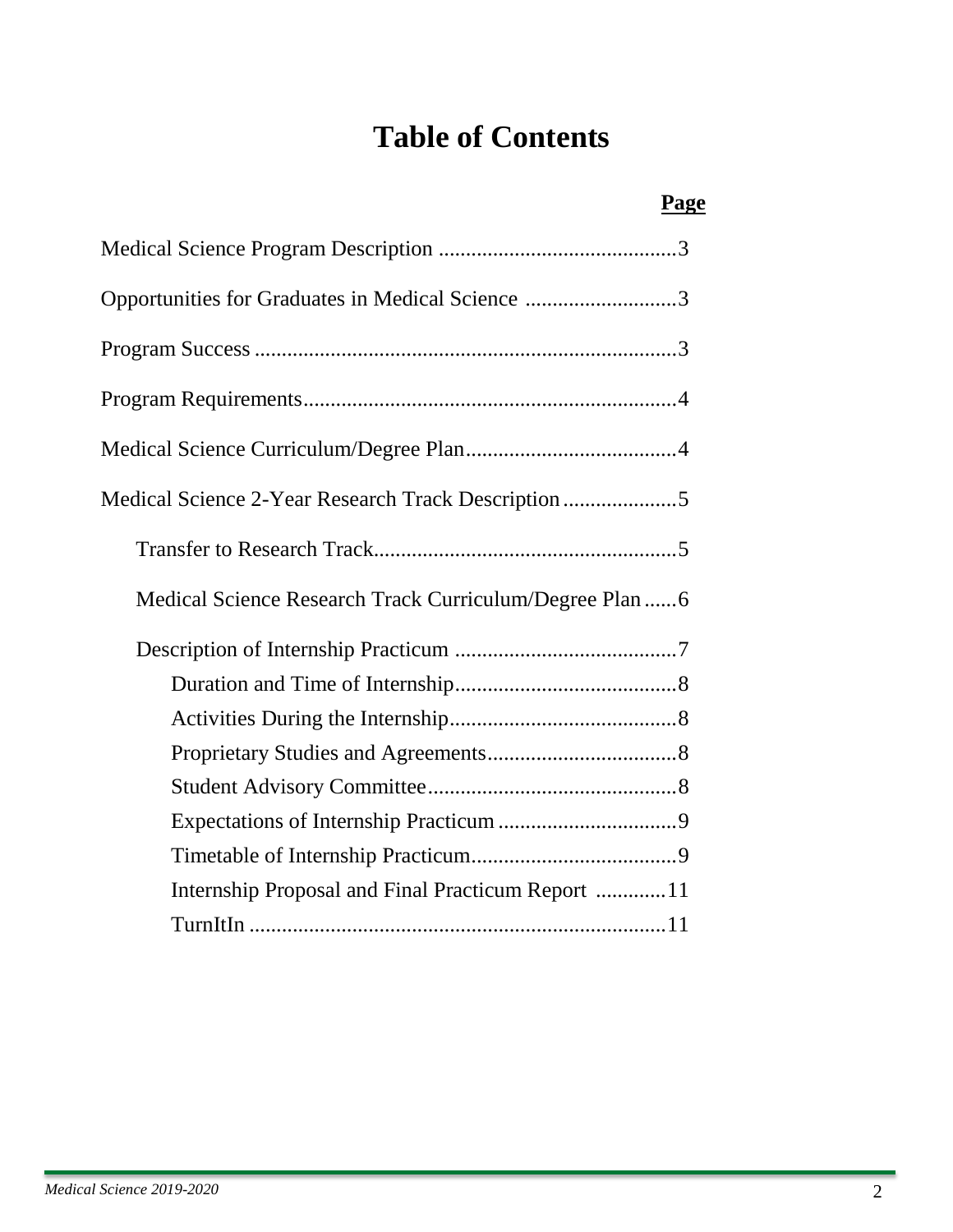### **Medical Science**



Patricia A. Gwirtz, Ph.D., FACC, FAHA Professor, Department of Physiology & Anatomy Associate Dean of Education, Graduate School of Biomedical Sciences CBH 345 817-735-2079 Patricia.Gwirtz@unthsc.edu

## **Program Description**

The Master of Science program in Medical Science is designed to provide additional educational and training opportunities to individuals who would like to enhance their credentials for entry into medical, dental, or other professional schools. This is achieved by offering a strong, challenging biomedical sciences curriculum in the environment of a health science center.

We recognize that there are bright, highly motivated students whose goal is to become a physician, dentist, or PA but an unexpected roadblock prevents their entry into these competitive professional schools. Examples of these roadblocks include non-competitive grade point average, borderline Medical College Admission Test (MCAT), DAT or GRE score, marginal letters of evaluation, or insufficient clinical exposure. The Medical Science Program is also designed for those students who want to experience an intensive academic curriculum in a medical school setting before deciding whether medicine is the career for them.

Our graduate-level science program is designed to enhance student's knowledge and skills before they apply/reapply to professional school. The average time to complete the non-thesis M.S. degree in Medical Science is twelve months (mid-May through mid-May). Students are only admitted in the summer semester.

#### **Opportunities for Graduates in Medical Science**

The Medical Science program responds to the need for graduate study in the medical science by providing students with the background required for the pursuit of a variety of careers in the health professions. It is a broad-based curriculum that can provide the student with requirements to pursue medical school, dental school, veterinary school, advanced graduate education, or enter a career in allied health sciences, such as teaching, public health and health care administration, or in nonresearch positions including managerial and biotechnology patent law.

#### **Program Success**

The Medical Science program has been very successful in improving student's chances for acceptance into medical and other professional schools. Over the last 3 years, 90% of students who matriculated graduated with a Master's of Science degree. Eighty (80) percent of these students were successful in matriculating into medical, dental, PA or veterinary school. We recommend that medical school applicants apply as early as possible in the application cycle and apply broadly to many medical schools throughout Texas and the United States via TMDSAS, AMCAS, and ACCOMAS. Fifteen percent (15%) of the students chose to pursue graduate degrees in other fields at UNT Health Science Center or at other institutions.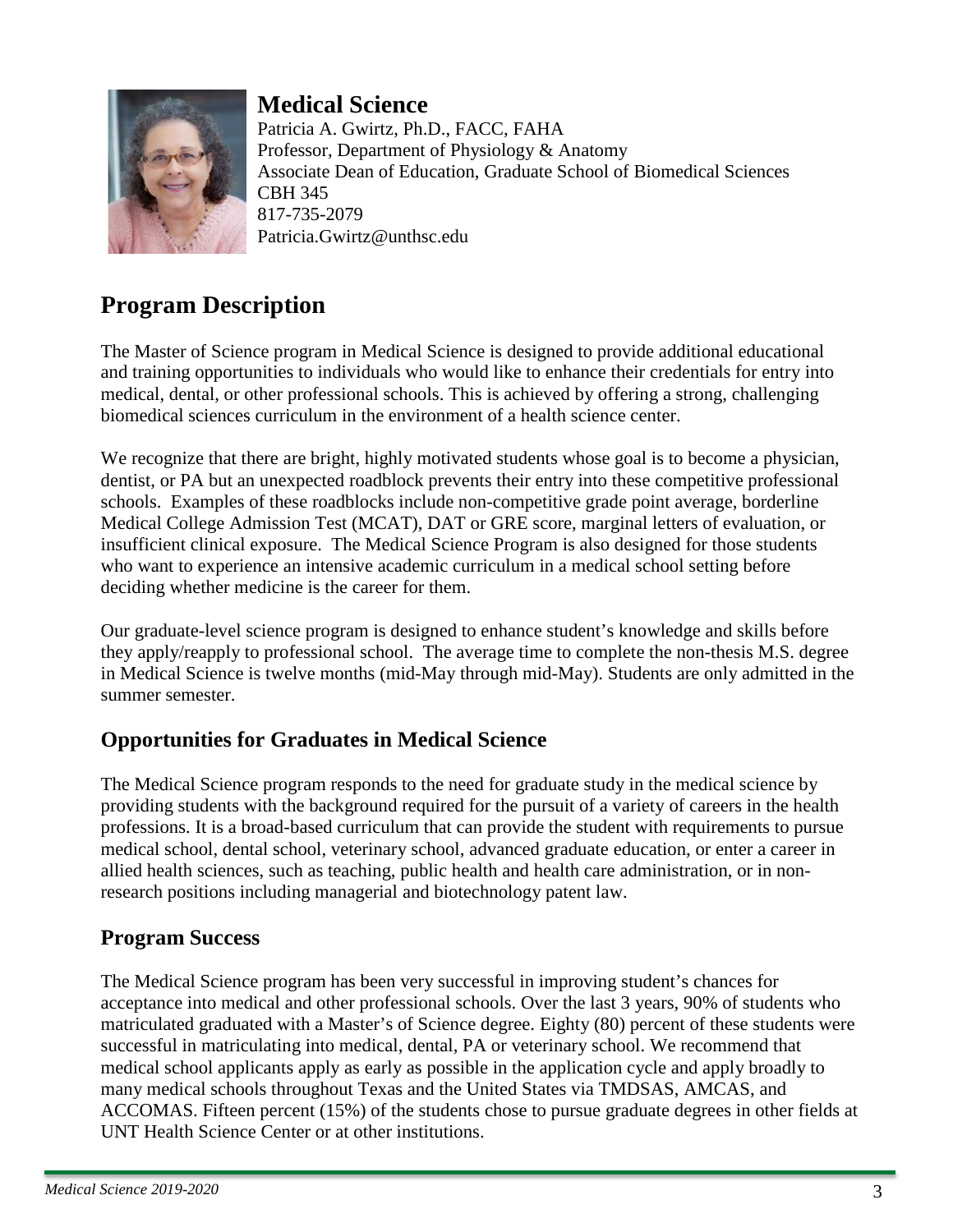## **Program Requirements**

**The requirements for admissions and graduation are listed in the [GSBS Degree Programs](http://catalog.unthsc.edu/content.php?catoid=6&navoid=655)  chapter of the [UNTHSC Catalog.](http://catalog.unthsc.edu/)**

A student admitted to the Medical Science program must follow the lock-step curriculum. A minimum GPA of 3.0 must be maintained.

Each student is responsible for the completion of the core requirements for the Medical Science program according to the procedures that follow. Each item must be completed in the sequence and time period indicated. Forms are subject to revision at any time and should be obtained from the Graduate School of Biomedical Sciences' Forms and Guidelines web site.

## **Medical Science Curriculum/Degree Plan**

The following curriculum is required for all students enrolled in the Medical Science program. The typical time-to-degree for MS students is twelve months.

|             | Course         |                                               |                | <b>Semester to be</b> |
|-------------|----------------|-----------------------------------------------|----------------|-----------------------|
| Dept        | <b>Number</b>  | <b>Title</b>                                  | <b>SCH</b>     | Completed             |
| <b>BMSC</b> | 5100           | Application and Skills Workshops <sup>1</sup> | 1              | Summer Year 1         |
| <b>BMSC</b> | 5201           | <b>Clinical Practice Preceptorship</b>        | $\overline{2}$ | Summer Year 1         |
| <b>BMSC</b> | 5202/5203/5204 | MCAT/DAT/GRE Preparation <sup>2</sup>         | $\overline{2}$ | Summer Year 1         |
| <b>BMSC</b> | 5390           | <b>Short Course in Health Disparities</b>     | $\mathbf{1}$   | Summer Year 1         |
| <b>BMSC</b> | 5400.002       | <b>Biostatistics for Biomedical</b>           | $\overline{4}$ | Summer Year 1         |
|             |                | Science                                       |                |                       |
| <b>BMSC</b> | 5225.002       | Introductory Biochemistry <sup>3</sup>        | $\overline{2}$ | Summer Year 1         |
|             |                | <b>Subtotal</b>                               | $8 - 12$       |                       |
|             |                |                                               |                |                       |
| <b>BMSC</b> | 5301           | Principles of Biochemistry                    | 3              | Fall Year 1           |
| <b>BMSC</b> | 5302           | Molecular Cell Biology                        | 3              | Fall Year 1           |
| <b>BMSC</b> | 5303           | <b>Immunology and Microbiology</b>            | $\overline{c}$ | Fall Year 1           |
| <b>BMSC</b> | 5231           | <b>Introduction to Health Disparities</b>     | $\overline{2}$ | Fall Year 1           |
|             |                | Issues in the United States                   |                |                       |
| <b>BMSC</b> | 5350           | Principles of Epidemiology and                | $\overline{3}$ | Fall Year 1           |
|             |                | <b>Evidence-based Medicine</b>                |                |                       |
| <b>PHAN</b> | 5400           | Histology                                     | $\overline{2}$ | Fall Year 1           |
|             |                | <b>Subtotal</b>                               | 15             |                       |
| <b>BMSC</b> | 5304           | Physiology                                    | 5              | Spring Year 1         |
| <b>BMSC</b> | 5305           | Pharmacology                                  | $\overline{2}$ | Spring Year 1         |
| <b>BMSC</b> | 5312           | Introduction to Clinical Research &           | 3              | Spring Year 1         |
|             |                | <b>Studies</b>                                |                |                       |
| <b>BMSC</b> | 5121           | Ethical, Legal and Social Issues for          | $\overline{2}$ | Spring Year 1         |
|             |                | <b>Responsible Clinical Research</b>          |                |                       |
| <b>PHAN</b> | 5401           | Anatomy                                       | 5              | Spring Year 1         |
|             |                | <b>Subtotal</b>                               | 17             |                       |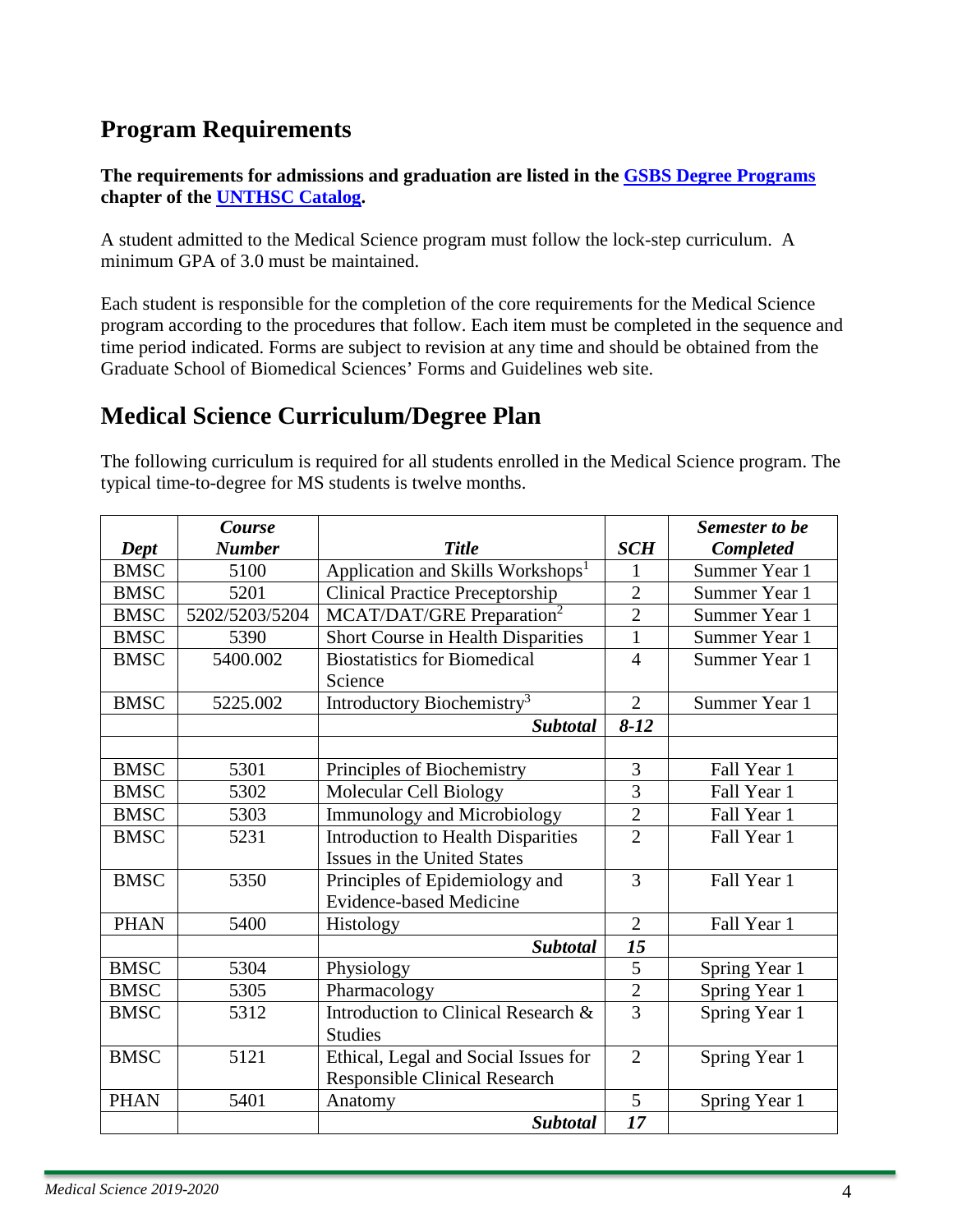| Dept | <b>Course</b><br><b>Number</b> | <b>Title</b> | <b>SCH</b> | <b>Semester to be</b><br><b>Completed</b> |
|------|--------------------------------|--------------|------------|-------------------------------------------|
|      |                                |              |            |                                           |
|      |                                | <b>Total</b> | $40 - 42$  |                                           |

<sup>1</sup> Application and Skills Workshops carry 1 SCH and participation in all workshops is mandatory to pass this course. These workshops are designed to help students improve their non-academic qualifications such as interviewing skills and writing essays and to help students develop the survival skills necessary to perform well in graduate and professional school.

² MCAT/DAT/GRE Preparatory Workshop is required of all students in the Medical Sciences program. Students who have earned a score of 508 or higher may petition for a waiver of this requirement. To petition for a waiver, send an e-mail to the Executive Director of Student Services, Carla.Johnson@unthsc.edu. The course will be graded Pass/Fail.

<sup>3</sup> Introductory Biochemistry is an *optional* course that MS in Medical Sciences students may elect to take to review basic biochemistry. The course will be graded Pass/Fail.

**All Course Descriptions can be found in the Catalog <https://www.unthsc.edu/graduate-school-of-biomedical-sciences/catalogs/>**

**Academic Dishonesty**: Instances of cheating or other academic dishonesty will be handled according to the Policies of the University of North Texas Health Science Center, Section 07, *Number 7.126 Student Code of Conduct and Discipline.*

The Health Science Center reserves the right to make changes at any time to reflect current board policies, administrative regulations and procedures, amendments by state law and fee changes. Information provided in this document is subject to change without notice and does not constitute a contract between the University of North Texas Health Science Center and a student or an applicant for admission. The institution is not responsible for any misrepresentation or provisions that might arise as a result of errors in preparation.

## **Medical Sciences Research Track**

Students who want to spend a research year concentrating in one of the biomedical sciences (such as anatomy, physiology, pharmacology, pharmaceutical science & pharmacotherapy) may apply to the Medical Sciences Research Track (1 additional year only). The successful applicant to this track will have excelled in the requirements for the Medical Sciences degree, and expressed a strong interest in anatomy, physiology, pharmacology, neuroscience, genetics, pharmaceutical science & pharmacotherapy education and/or research. In addition to the Medical Sciences curriculum, students will undertake a combination of additional courses and independent project(s), and produce an Internship Practicum Report on the research project. Students will work with an advisory committee for the production of the practicum report.

#### *Application and Transfer to Medical Science Research Track*

The Medical Sciences Research Track adds an additional year to the students' program. Students complete this track transfer from the traditional Medical Sciences Program into the Research Track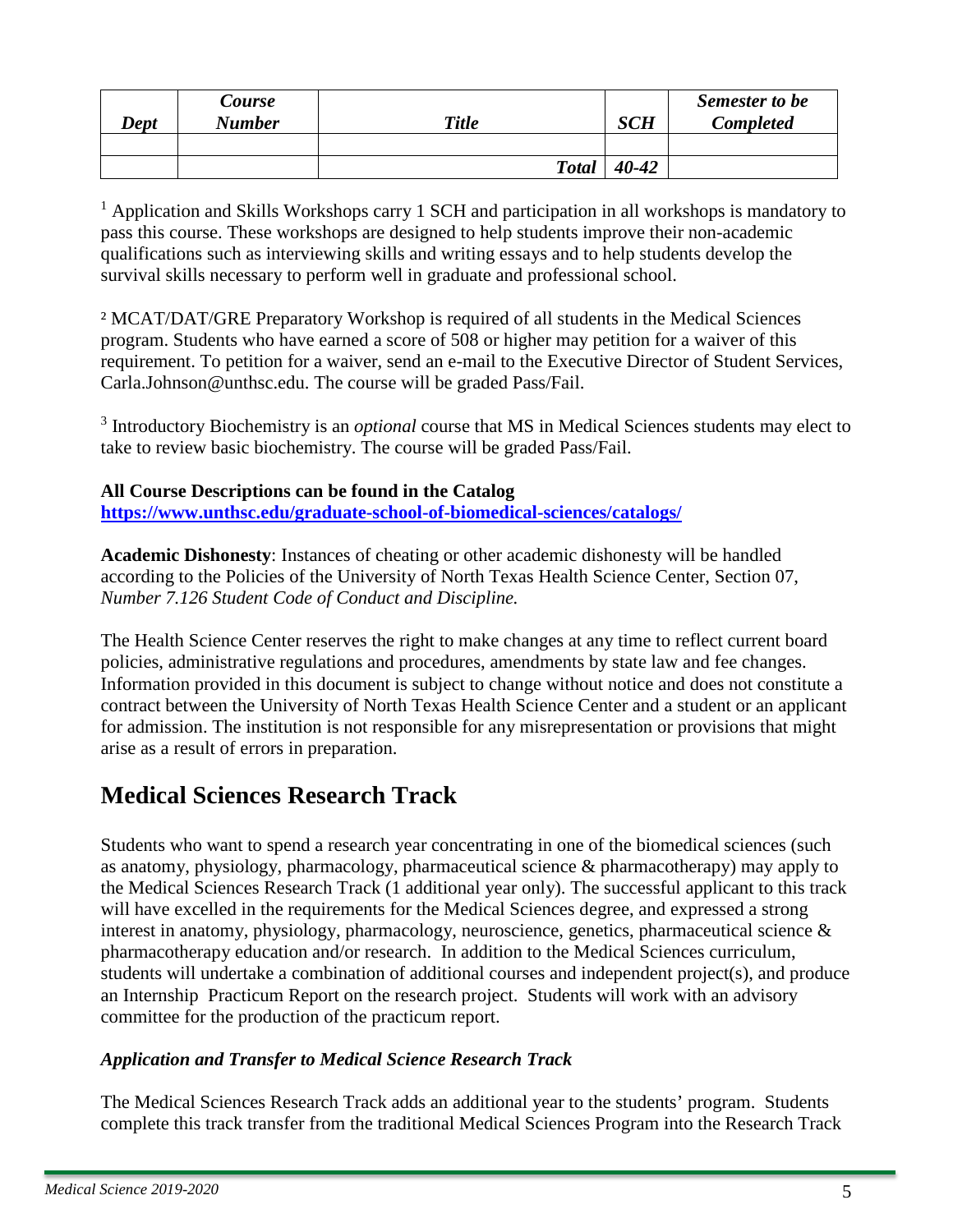at the end of the spring semester of year 1, and graduate the following academic year. Application for transfer includes submitting a CV/resume and application form, as well as interviewing with at least three faculty members with whom they are interested in working. The student will list the faculty in order of preference on their application form. A selection committee will discuss and decide on placement for each student based on the students' preferences and faculty agreement to take the student.

The application requires students to address the following:

- What is your interest and motivation for applying to this program?
- Describe your previous teaching experience, if any.
- Describe your previous research experience, if any.
- What are your expectations about the program, and what do you hope to accomplish?
- What is your primary area of research interest?
- What makes you an outstanding candidate for this opportunity?

Selection criteria include:

- Academic performance in the first year of course work; must have a minimum 3.0 GPA
- Physiology: must have earned a grade of "B" in BMSC 5304: Physiology
- Anatomy Track: Must have earned a grade of "A" in both PHAN 5400: Histology, and PHAN 5401: Structural Anatomy courses, and demonstrate an interest in anatomy education and/or research
- Excellent written and oral communication skills
- Demonstrate ability to independently complete projects
- Intellectual curiosity, demonstrated ability to articulate project ideas

#### **Medical Science Research Track Curriculum/Degree Plan**

The following additional curriculum is required for all students enrolled in the research track:

|             | Course        |                                              |            | <i>Semester</i><br>to be |
|-------------|---------------|----------------------------------------------|------------|--------------------------|
| Dept        | <b>Number</b> | <b>Title</b>                                 | <b>SCH</b> | <b>Completed</b>         |
|             |               | Students take same curriculum as above       | 40-42      | Year 1                   |
|             |               |                                              |            |                          |
| <b>BMSC</b> | 5998          | <b>Independent Research</b>                  | 6          | Summer Year 2            |
|             |               | <b>Subtotal</b>                              | 6          |                          |
|             |               |                                              |            |                          |
| <b>BMSC</b> | 5998          | Independent Research and/or Elective         | 9          | Fall Year 2              |
|             |               | Courses                                      |            |                          |
|             |               | <b>Subtotal</b>                              | 9          |                          |
|             |               |                                              |            |                          |
| <b>PHAN</b> | 6100          | <b>Anatomy Laboratory Teaching Practicum</b> | 2          | Spring Year 2            |
|             |               | (Anatomy Track students only)                |            |                          |
| <b>BMSC</b> | 5697          | <b>Internship Practicum</b>                  | 9          | Spring Year 2            |
|             |               | <b>Subtotal</b>                              | $9-11$     |                          |
|             |               |                                              |            |                          |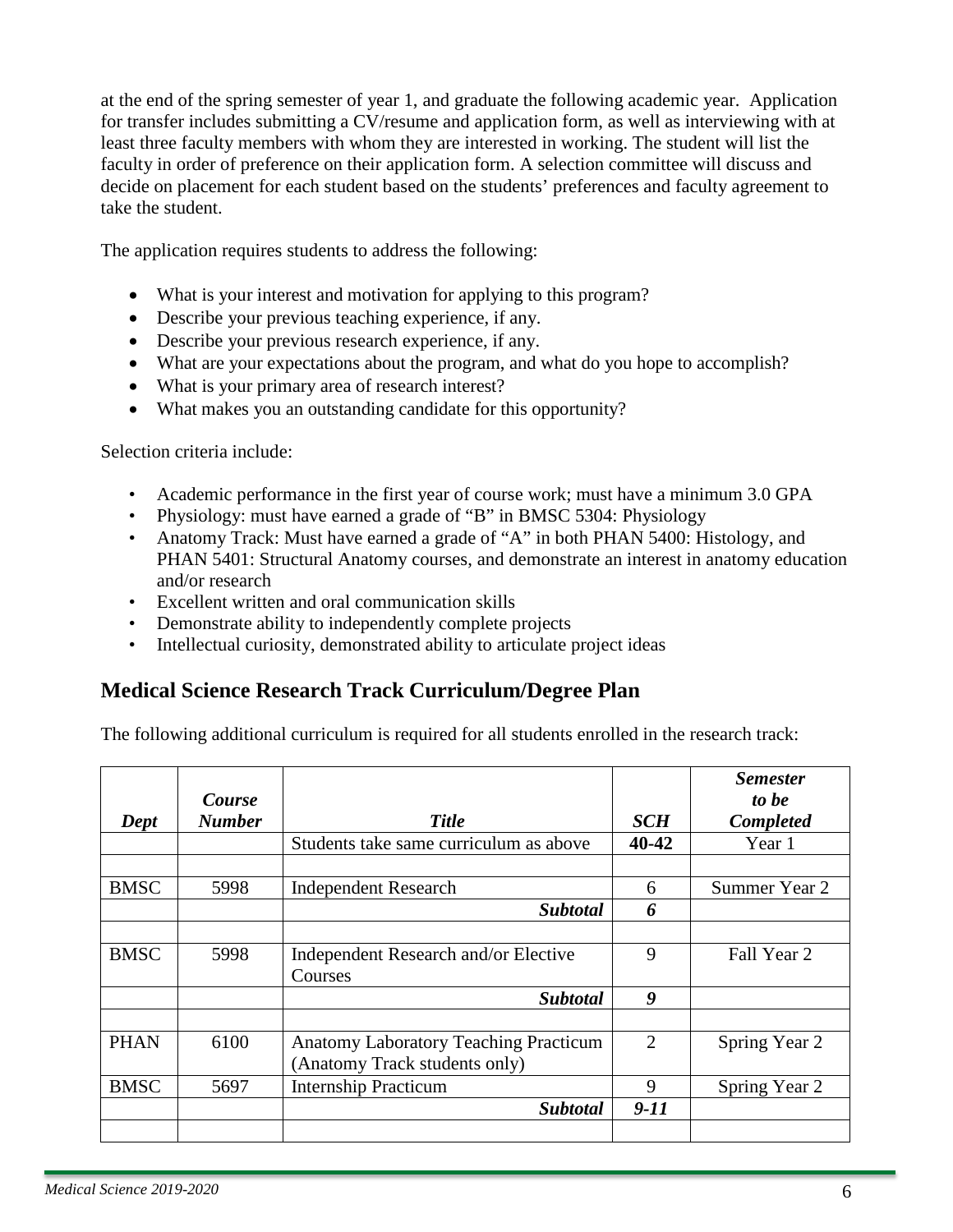|  | Subtotal for Year $2 \mid 24-26$ |       |  |
|--|----------------------------------|-------|--|
|  |                                  |       |  |
|  | <b>Total</b>                     | 64-68 |  |

Elective Courses could include those deemed appropriate by the student's major professor and advisory committee. All Course Descriptions can be found in the Catalog **<https://www.unthsc.edu/graduate-school-of-biomedical-sciences/catalogs/>**

#### **Description of the Internship Practicum for the Research Track**

The Research Internship Practicum provides the student with a hands-on training experience by conducting independent research. The internship takes place on-campus with the faculty in the Graduate Program. During the spring semester of the second year, the student will enroll in Internship Practicum (BMSC 5697) for 9 SCH. Additional course work will be optional. Students will produce a Final Practicum Report focused on this research in collaboration with their major professor and an advisory committee. At the conclusion of the practicum, there will be an oral presentation and defense of this report. All students in the Research Track must satisfy all other requirements of the Medical Science Master's program as directed by the GSBS before graduation.

Throughout the one year research track program, students will be available five (5) days a week, usually from 8:00 a.m. until 5:00 p.m., however the exact work schedule will be determined with the advisory committee.

#### **Description of the Student Internship Practicum Project**

The Internship Practicum project may be an extension of independent research the student has undertaken in summer and fall semesters preceding enrollment in the Internship Practicum. Students can expect to spend at least 40 hours per week on their project(s) for the internship. Practicum projects are developed with input from the student advisory committee, which is primarily composed of faculty affiliated with the GSBS.

UNTHSC does not offer any remuneration to the student when he/she is enrolled in any of the courses through the research track year, and the student should not expect to be paid as an intern. No student should consider that the internship site has any obligations to pay, hire or in any way retain a student during or after the internship or after graduation.

A formal plan (research proposal) describing how the practicum is to be spent must be approved by the advisory committee and submitted before the end of fall semester (Year 2).

At the end of Internship Practicum (BMSC 5697), students will present their work as both oral and written reports. The oral presentation will be open to the public and will then be followed by a private defense with the advisory committee. The student must submit a drafts of his/her Internship Practicum report to the major professor prior to the defense for review. The major professor must approve the Internship Practicum report prior to the student submitting it to advisory committee members. The final written report should be given to the committee no later than two (2) weeks before the final defense. Students should coordinate the reservation of a seminar room with the Graduate School office no later than one (1) month prior to their defense. At the time of the defense, the committee will either approve/or not approve the work of the internship and the written report.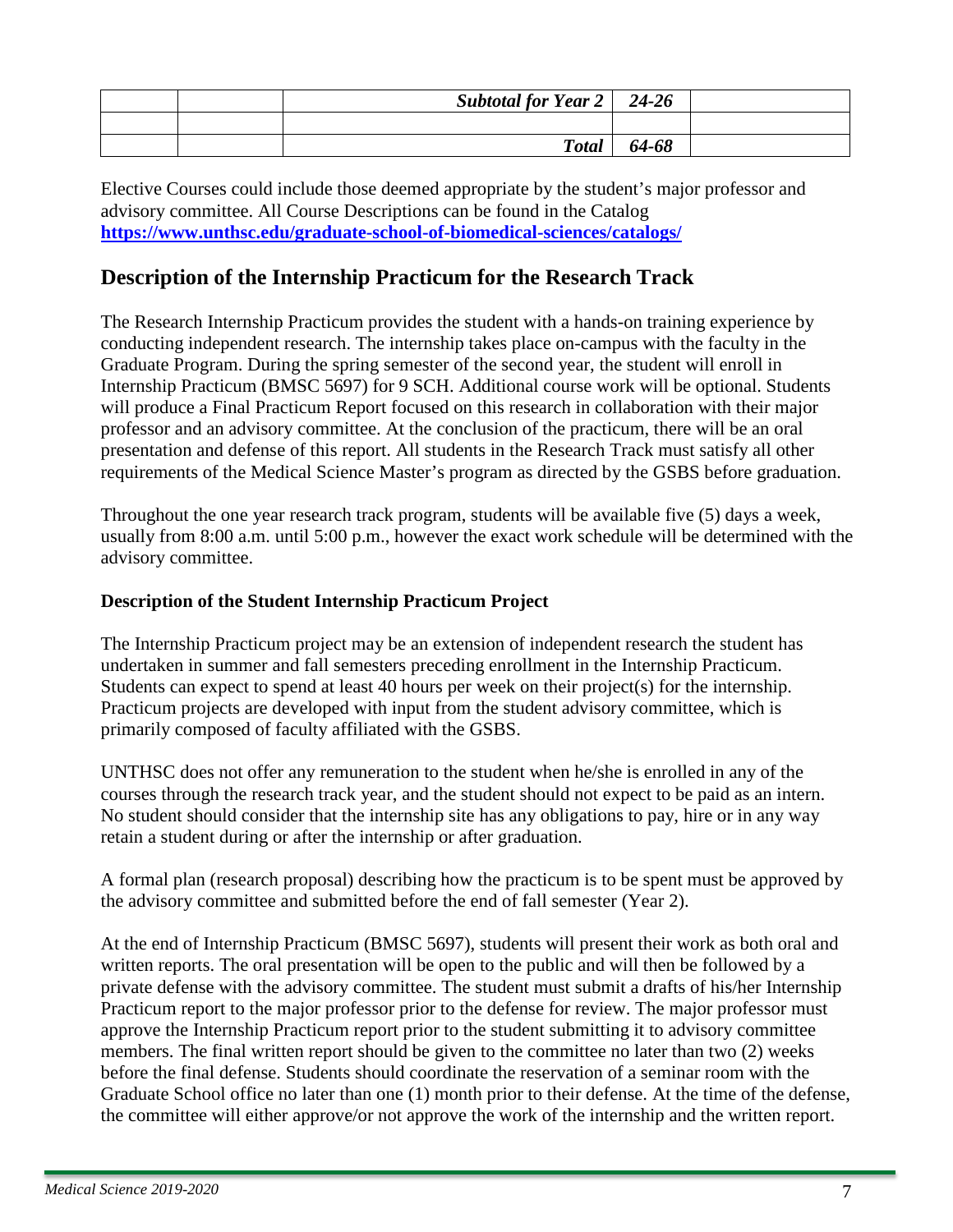If not approved, the student may have a chance to revise the written report or repeat the practicum one time at the discretion of the committee. The major professor together with the other members of the committee will assign a letter grade to the practicum. The report must be submitted in accordance with the instructions for completing graduation requirements within the deadlines for graduation published in the academic calendar. A more detailed description of the Internship Practicum and report requirements may be found in the Internship Practicum Guidelines available on the GSBS graduation website.

#### **Duration and Time of the Internship**

While the Internship Practicum course takes one (1) semester, it is expected that the student will prepare and plan for the practicum project and report during the preceding summer and fall semesters, with guidance from their major professor and advisory committee. If the student does not complete the Practicum Project in the time frame stipulated in his/her program, the student may register for additional hours of BMSC 5697 (9 SCH per semester).

#### **Activities during the Practicum Project**

Throughout the year, the major professor, with input from the graduate faculty Advisory Committee, will assign the student responsibilities that have been previously agreed upon and approved in the Internship Practicum Proposal.

#### **Proprietary Studies and Agreements**

The major professor will also work with the student to ensure that no proprietary information is contained within any public documents submitted by the student to UNTHSC.

#### **Student Advisory Committee**

Each student will be assigned a minimum three-person Advisory Committee. This committee will include the major professor and two (2) other members of the graduate faculty of UNTHSC. The committee guides the student in determining internship goals, and approves the research/internship proposal. The advisory committee reviews the Research Proposal and Final Internship Practicum Report, administers the final defense examination for the degree, approves the internship practicum report before submission to the Graduate School and determines the final grade for the internship. The major professor serves as chair of the advisory committee.

Each student is required to meet with his/her advisory committee early in the summer semester of year 2 to sign the Designation of Committee Form and to approve the Degree Plan [\(https://www.unthsc.edu/graduate-school-of-biomedical-sciences/forms-and-guidelines/\)](https://www.unthsc.edu/graduate-school-of-biomedical-sciences/forms-and-guidelines/) and discuss goals for the research year. Students must meet with the advisory committee during the fall semester before beginning the Internship Practicum (BMSC 5697) to discuss the research practicum, and then meet as necessary until the final defense.

A Degree Plan listing all courses must be completed by the student, approved by the student's advisory committee and submitted to the graduate dean immediately following the first advisory committee meeting. All subsequent requests for Degree Plan changes must be approved by the student's advisory committee and submitted in writing by the major professor to the graduate dean.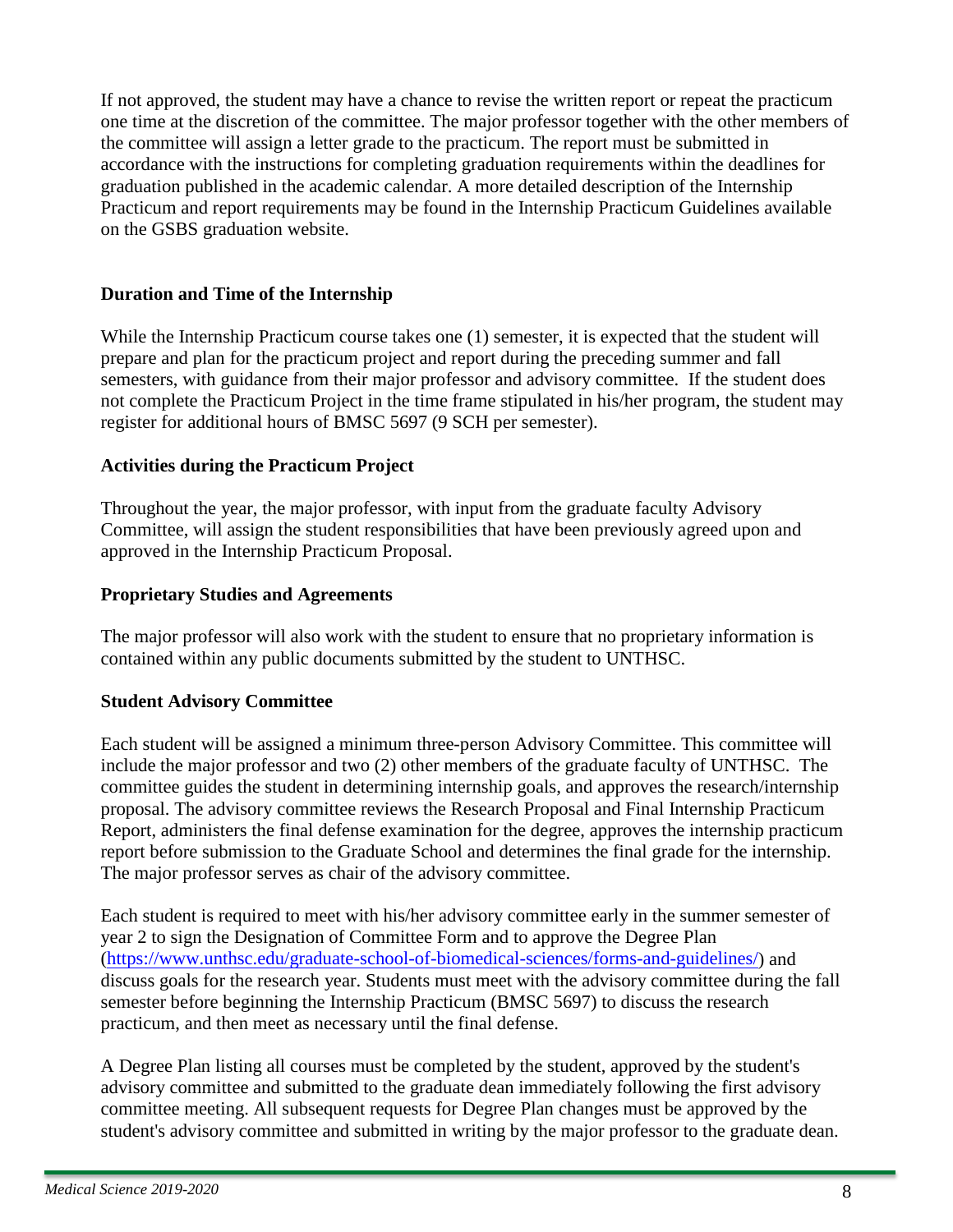A formal plan (Research Proposal) describing how the practicum is to be spent must be approved by the advisory committee and submitted [\(https://www.unthsc.edu/graduate-school-of-biomedical](https://www.unthsc.edu/graduate-school-of-biomedical-sciences/forms-and-guidelines/)[sciences/forms-and-guidelines/\)](https://www.unthsc.edu/graduate-school-of-biomedical-sciences/forms-and-guidelines/).

#### **Role of Advisory Committee Members**

The student should be made to feel that he/she may come to this mentor for advice/mentoring as needed. The major professor serves as chair of the advisory committee and thus, is responsible for overseeing the professional development of the student and assisting the student to optimize the educational experience. It is also the major professor's responsibility to read the student's research/practicum proposal and practicum report before these are submitted to the entire advisory committee, and provide feedback on these documents in a timely manner. The student will then use this feedback to revise the document in question before submitting it to the other members of the committee.

The major professor and advisory committee determines the final letter grade for the internship practicum.

#### **Expectations and Focus of the Internship Practicum**

As part of the Practicum the student will work on an independent project to explore more fully a particular aspect or research study in the field of the specific program. This project will form the basis of the student's Internship Practicum Report. The Internship Practicum (BMSC 5697) for Medical Science Research Track will take place in UNTHSC or affiliated facilities. The student works under the daily guidance of the major professor, with additional advice from the advisory committee. **For all disciplines, practicum projects are unremunerated.** 

Possible foci of the project for the students in the Anatomy Track might include:

- Curriculum development with the possibility of publication
- Audio-visual technical assistance and video editing
- Research on anatomical variation
- Research assistant for current PhD students
- Survey-based educational research requiring IRB approval

At the end of the program, it is expected that the student will possess greater depth of research knowledge and how to apply it as well as basic research skills translatable to a variety of fields. The graduate will be well prepared for professional school, further graduate training (PhD), or an academic/other career requiring a Master's degree.

#### **Timetable for the Internship Practicum**

**Any change in the Internship Practicum dates requires previous approval from Program Director and Graduate Advisor.**

**Summer Start:**

**Date Task**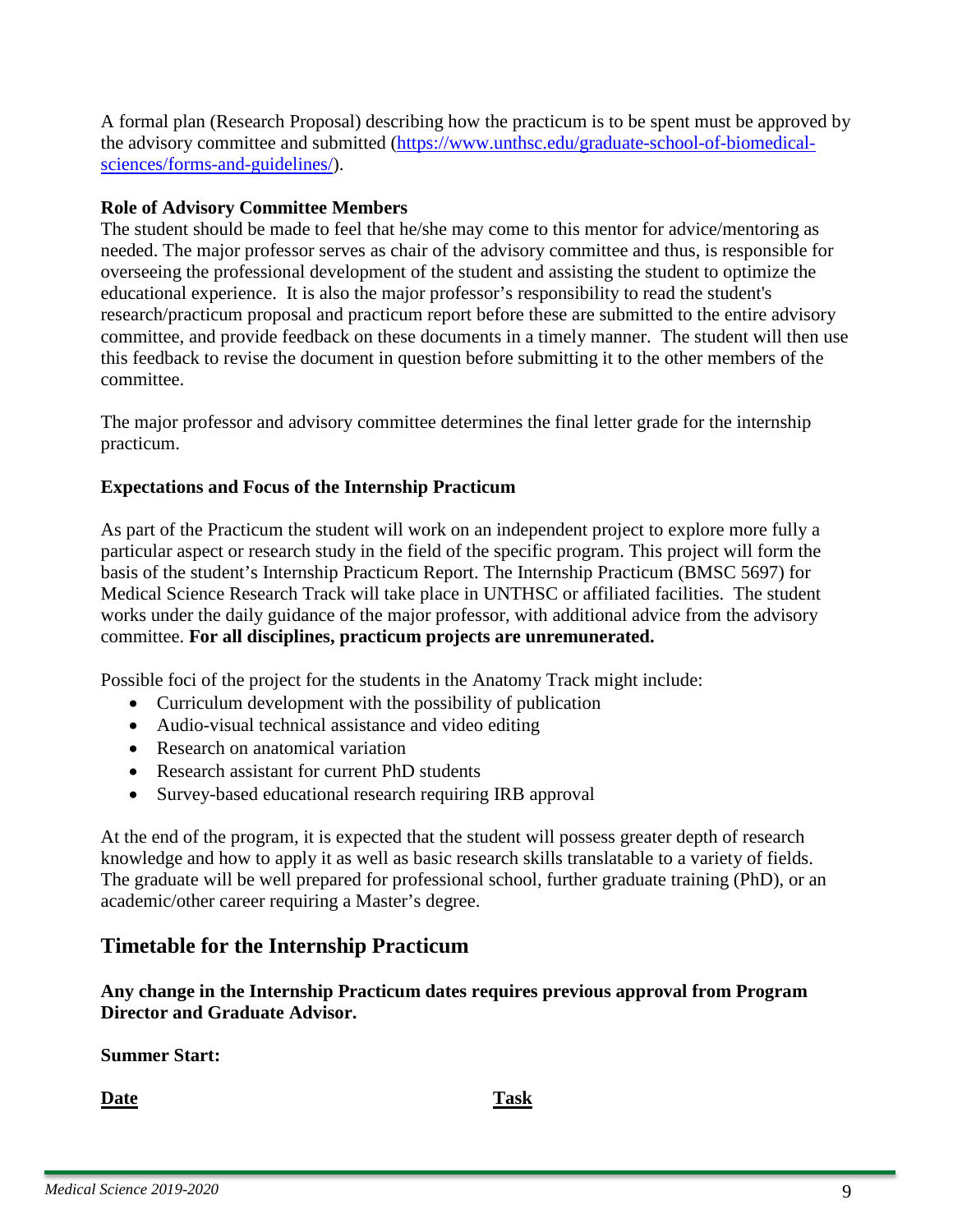| April of Year 1               | Application for the Medical Science Research Track; student<br>must contact possible mentors and submit application form                                                                                                                                                                                                                       |
|-------------------------------|------------------------------------------------------------------------------------------------------------------------------------------------------------------------------------------------------------------------------------------------------------------------------------------------------------------------------------------------|
|                               | Students will be advised of a decision prior to the enrolment<br>deadline for the Summer semester.                                                                                                                                                                                                                                             |
| End of May, Year 1            | Student contacts committee members and arranges a<br>committee meeting to discuss practicum project.                                                                                                                                                                                                                                           |
| Summer Semester Year 2        | Student registers for six (6) SCH of BMSC 5998 independent<br>research with the major professor to begin training and<br>planning for the practicum project.                                                                                                                                                                                   |
|                               | Student meets with advisory committee to sign Designation of<br>Committee Form, approve the Degree Plan, and discuss<br>training.                                                                                                                                                                                                              |
| <b>End of Summer Semester</b> | Major Professor enters Summer Semester Grade ("S" or "U")                                                                                                                                                                                                                                                                                      |
| Fall Semester Year 2          | Student continues independent research, and may also take<br>elective courses for a total of nine (9) SCH.                                                                                                                                                                                                                                     |
| End of August, Year 2         | Student presents a draft research proposal to major professor<br>for review. Edited draft is sent to other committee members<br>for review.                                                                                                                                                                                                    |
| Early September, Year 2       | Advisory committee meets to review/approve final research<br>proposal. IRB application should be submitted, if applicable.                                                                                                                                                                                                                     |
| December Year 2               | Research/Practicum Proposals completed and signed by all<br>committee members and filed in the Graduate School                                                                                                                                                                                                                                 |
| Spring Semester Year 2        | Student registers for nine (9) SCH BMSC 5697 Internship<br>Practicum. Student checks deadline and files for graduation<br>(submit form "Intend to Graduate")                                                                                                                                                                                   |
| March Year 2                  | Student calls an advisory committee meeting early in March to<br>review their proposed practicum report outline (or may meet<br>with members individually). Student starts drafting actual<br>Practicum Report while continuing project(s). Student and<br>Committee set defense date.                                                         |
| Last Week March               | Major professor reviews drafts of report. Other Committee<br>Members review Practicum Report no later than two (2) weeks<br>prior to scheduled defense. Student sets defense date and<br>schedules room and technical services. The "Intent to Defend"<br>form must be filed at least 1 month prior to defense date in the<br>Graduate School. |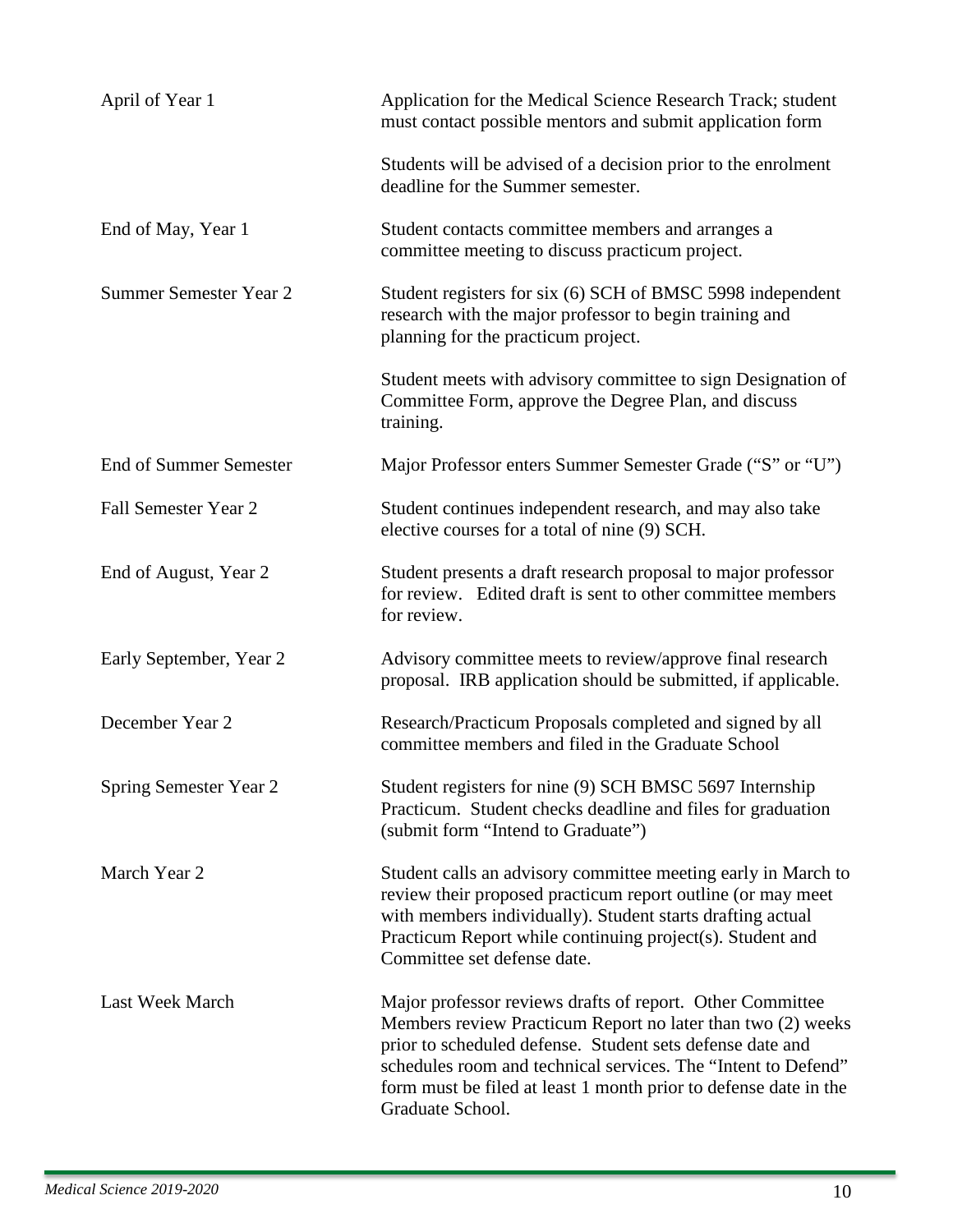| Early April                   | Student focuses 100% on completion of Practicum Report,<br>preparing presentation and practicing presentation with Major<br>Professor. |
|-------------------------------|----------------------------------------------------------------------------------------------------------------------------------------|
| Last 2 weeks of April         | Student defense of Practicum Report. All members of<br>Advisory Committee and Program Director MUST be in<br>attendance                |
| Immediately following defense | Students makes final edits to Internship Practicum Report and<br>submits in the Graduate School.                                       |
|                               | Major Professor files letter grade                                                                                                     |
| First week May                | Comply with last day to complete all requirements for<br>confirmation of degree                                                        |

#### **Research Proposal Guidelines**

The research proposal for the practicum project allows the student to specify the problem/activities that will be pursued during the year; to elaborate on the significance of the study to a particular profession; to review related literature; and outline the appropriate methodology employed in the study within a reasonable time-frame. The proposal serves as a "road map" for the activities to follow. The proposal must be finalized during the fall semester.

#### **Internship Proposal and Final Internship Practicum Report**

#### *Research Proposal Guidelines for Internship Practicum Proposal* **can be found at**  <https://www.unthsc.edu/graduate-school-of-biomedical-sciences/forms-and-guidelines/>

#### *Guidelines for the Final Internship Practicum Report and Defense*

The student must file an "Intent to Defend" form in the Graduate School no later than one month before the date of the oral defense. Each student must present his/her practicum work to the public in a formal lecture and then defend it in front of the Advisory Committee in private immediately after the public presentation. After submitting the practicum report to the Advisory Committee (at least 2 weeks prior to the defense), it is the student's responsibility to set up his/her oral defense. All members of the Committee must be in attendance. In addition, the student should reserve a room for the oral presentation and defense at least 1 month prior to the defense.

Following the final report presentation and defense, the major professor together with the other members of the committee will assign a Pass/Fail for BMSC 5697 based on guidelines outlined in the **MS Defense Scoring Rubric**. The student must submit the signed **Report of Final Comprehensive Examination (Defense)** form to the GSBS office. A copy of the approved final report must be submitted to the Graduate School before graduation in accordance with the Graduate School rules and time limits.

#### **All forms and Guidelines for the Final Internship Practicum Report and Defense**